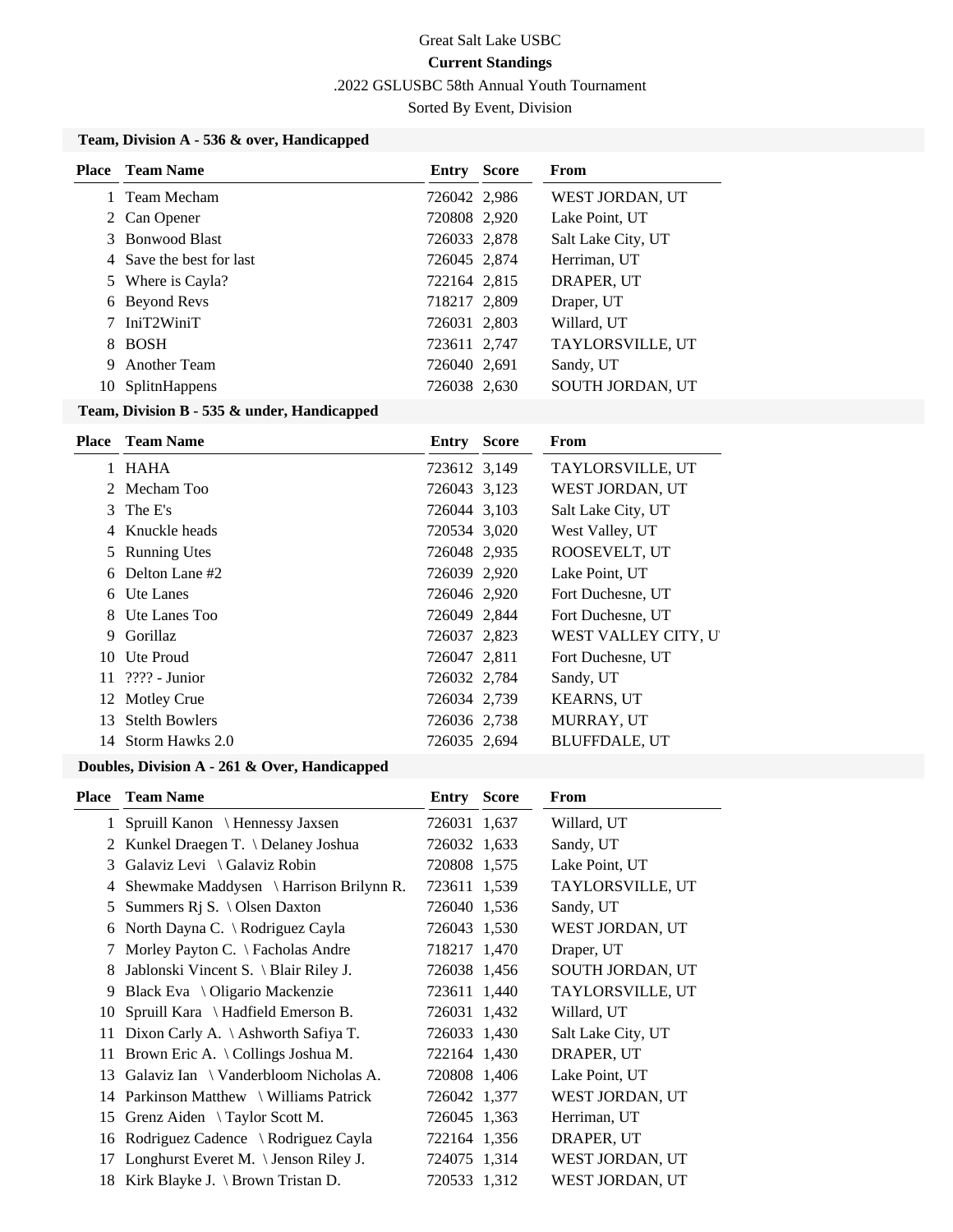.2022 GSLUSBC 58th Annual Youth Tournament

Sorted By Event, Division

## **Doubles, Division A - 261 & Over, Handicapped**

| <b>Place</b> Team Name                 | Entry Score  | From       |
|----------------------------------------|--------------|------------|
| 19 Brown Tristan D.   Williams Patrick | 726040 1,308 | Sandy, UT  |
| 20 Cunico Emma E. \ Ceron Kenny A.     | 718217 1.300 | Draper, UT |

### **Doubles, Division B - 260 & Under, Handicapped**

| Place | <b>Team Name</b>                                     | Entry        | <b>Score</b> | From                 |
|-------|------------------------------------------------------|--------------|--------------|----------------------|
|       | 1 Black Elena \ Black Elise J.                       | 726044 1,605 |              | Salt Lake City, UT   |
| 2     | Volpe Lillian \ Simons Cameron S.                    | 726039 1,581 |              | Lake Point, UT       |
| 3     | Llewelyn Haylie \ Llewelyn Dylan                     | 720534 1,570 |              | West Valley, UT      |
| 4     | Mecham Kennadee A. \ Rodriguez Cadence               | 726043 1,568 |              | WEST JORDAN, UT      |
| 5     | Hernandez Vyolet R. \ Redcap Delson V.               | 726046 1,551 |              | Fort Duchesne, UT    |
| 6     | Harmston Jace R. $\{$ Harmston Deegan R.             | 726048 1,533 |              | ROOSEVELT, UT        |
|       | Mecham Kennadee A. \ North Dayna C.                  | 726042 1,518 |              | WEST JORDAN, UT      |
| 8     | Black Emma $\ \ \$ Black Erin                        | 726044 1.514 |              | Salt Lake City, UT   |
| 9     | Mendez MorningBlossom \ Mendez Moonstar 726046 1,509 |              |              | Fort Duchesne, UT    |
| 10    | Christensen Marshall K. \ Benjamin Chris H.          | 726037 1,497 |              | WEST VALLEY CITY, UT |
| 11    | Bear McCoy $\setminus$ Danford Taelor L.             | 726048 1,472 |              | ROOSEVELT, UT        |
| 11    | Germain Tanner \ Ashworth Kennedee G.                | 726033 1,472 |              | Salt Lake City, UT   |
| 13    | Trujillo Iraea \ Trujillo Juan                       | 726049 1,452 |              | Fort Duchesne, UT    |
| 14    | Wesselmann London E. \ Jacobson Harper               | 726032 1,446 |              | Sandy, UT            |
| 15    | Greenhalgh Zachary \ Begaye Tylanski                 | 726034 1,442 |              | <b>KEARNS, UT</b>    |
| 16    | Trujillo Geejay \ Taveapont Kaisen W.                | 726047 1,437 |              | Fort Duchesne, UT    |
| 17    | Cole Easton L. $\langle$ Privett Nolan               | 720534 1,417 |              | West Valley, UT      |
| 18    | Perry Allie M. $\Delta$ Dial Lillee L.               | 726034 1,379 |              | <b>KEARNS, UT</b>    |
| 19    | Grant Brent U. \ Mendez Markas                       | 726047 1,372 |              | Fort Duchesne, UT    |
|       |                                                      |              |              |                      |

## **Singles, Division A - Boys - 150 & Over, Handicapped**

| Place | <b>Team Name</b>          | <b>Entry Score</b> | From                    |
|-------|---------------------------|--------------------|-------------------------|
|       | Brown Eric A.             | 722164 786         | DRAPER, UT              |
|       | 2 Galaviz Levi            | 720808 781         | Lake Point, UT          |
| 3     | Hadfield Emerson B.       | 726031 777         | Willard, UT             |
| 4     | Summers R <sub>j</sub> S. | 726040 758         | Sandy, UT               |
| 5.    | Brown Tristan D.          | 726040 734         | Sandy, UT               |
|       | 6 Olsen Daxton            | 726040 721         | Sandy, UT               |
|       | 7 Longhurst Everet M.     | 724075 709         | WEST JORDAN, UT         |
| 8.    | Facholas Andre            | 718217 702         | Draper, UT              |
| 9     | Vanderbloom Nicholas A.   | 720808 697         | Lake Point, UT          |
|       | 10 Parkinson Matthew      | 726042 695         | WEST JORDAN, UT         |
| 11    | Galaviz Ian               | 720808 685         | Lake Point, UT          |
|       | 12 Jablonski Vincent S.   | 726038 676         | <b>SOUTH JORDAN, UT</b> |
| 13    | Collings Joshua M.        | 722164 641         | DRAPER, UT              |
| 14    | Williams Patrick          | 726040 624         | Sandy, UT               |

#### **Singles, Division A - Girls - 140 & Over, Handicapped**

| <b>Place – Team Name</b> | <b>Entry Score</b> | From             |
|--------------------------|--------------------|------------------|
| 1 Harrison Brilynn R.    | 723611 793         | TAYLORSVILLE, UT |
| 2 Shewmake Maddysen      | 723611 784         | TAYLORSVILLE, UT |
| 3 Rodriguez Cayla        | 722164 775         | DRAPER, UT       |
| 4 Spruill Kara           | 726031 734         | Willard, UT      |
|                          |                    |                  |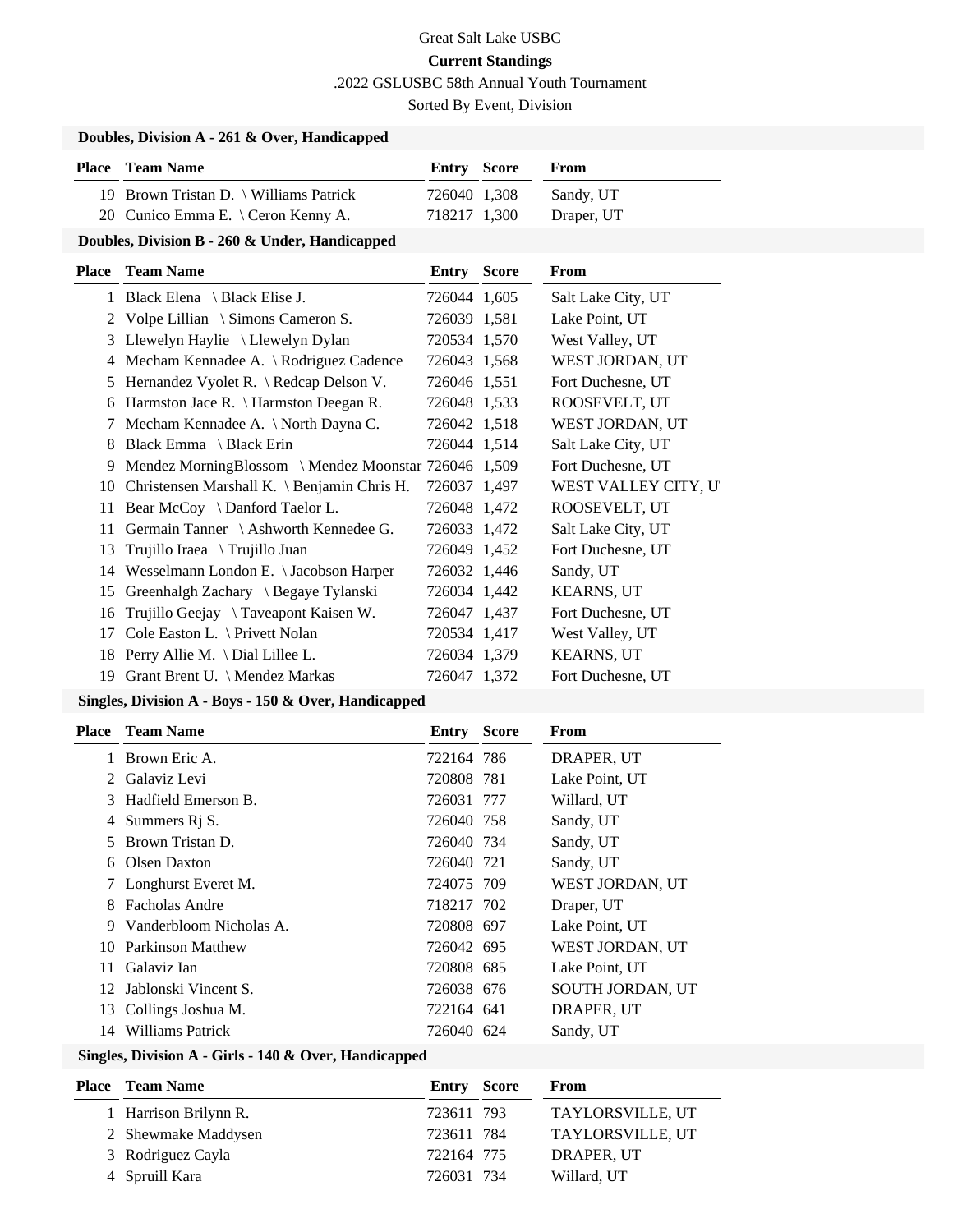.2022 GSLUSBC 58th Annual Youth Tournament

Sorted By Event, Division

## **Singles, Division A - Girls - 140 & Over, Handicapped**

| <b>Place</b> Team Name | <b>Entry Score</b> | From                    |
|------------------------|--------------------|-------------------------|
| 5 Oligario Mackenzie   | 723611 690         | TAYLORSVILLE, UT        |
| 6 Blair Riley J.       | 726038 672         | <b>SOUTH JORDAN, UT</b> |
| 7 Black Eva            | 723611 656         | TAYLORSVILLE, UT        |

## **Singles, Division B - Boys - 120 to 149, Handicapped**

| Place | <b>Team Name</b>    | <b>Entry Score</b> | <b>From</b>       |
|-------|---------------------|--------------------|-------------------|
|       | 1 Hennessy Jaxsen   | 726031 844         | Willard, UT       |
|       | 2 Morley Payton C.  | 718217 773         | Draper, UT        |
| 3     | Taylor Scott M.     | 726045 771         | Herriman, UT      |
|       | 4 Kunkel Draegen T. | 726032 767         | Sandy, UT         |
|       | 5 Delaney Joshua    | 726032 742         | Sandy, UT         |
| 5     | Jenson Riley J.     | 724075 742         | WEST JORDAN, UT   |
|       | Kirk Blayke J.      | 720533 729         | WEST JORDAN, UT   |
| 8.    | Grenz Aiden         | 726045 724         | Herriman, UT      |
| 9     | Spruill Kanon       | 726031 701         | Willard, UT       |
| 10    | Jacobson Harper     | 726032 693         | Sandy, UT         |
| 11    | Begaye Tylanski     | 726036 677         | MURRAY, UT        |
| 12.   | Grant Brent U.      | 726047 635         | Fort Duchesne, UT |
|       |                     |                    |                   |

## **Singles, Division B - Girls - 110 to 139, Handicapped**

| <b>Place</b> Team Name | <b>Entry Score</b> | From               |
|------------------------|--------------------|--------------------|
| 1 North Dayna C.       | 726042 797         | WEST JORDAN, UT    |
| 2 Ashworth Kennedee G. | 726033 773         | Salt Lake City, UT |
| 3 Mecham Kennadee A.   | 726042 745         | WEST JORDAN, UT    |
| 4 Galaviz Robin        | 720808 741         | Lake Point, UT     |
| 5 Wesselmann London E. | 726032 725         | Sandy, UT          |
| 6 Rodriguez Cadence    | 722164 703         | DRAPER, UT         |
| 7 Cunico Emma E.       | 718217 683         | Draper, UT         |

#### **Singles, Division C - Boys - 119 & Under, Handicapped**

| Place        | <b>Team Name</b>        | <b>Entry Score</b> | From                    |
|--------------|-------------------------|--------------------|-------------------------|
|              | Benjamin Chris H.       | 726037 862         | WEST VALLEY CITY, U     |
| $\mathbf{2}$ | Bear McCoy              | 726048 800         | ROOSEVELT, UT           |
| 3            | Llewelyn Dylan          | 720534 792         | West Valley, UT         |
| 4            | Harmston Deegan R.      | 726048 789         | ROOSEVELT, UT           |
| 5            | Harmston Jace R.        | 726048 788         | ROOSEVELT, UT           |
| 6            | Simons Cameron S.       | 726039 781         | Lake Point, UT          |
|              | Taveapont Kaisen W.     | 726047 774         | Fort Duchesne, UT       |
|              | Christensen Marshall K. | 726037 768         | WEST VALLEY CITY, U     |
| 9            | Mendez Markas           | 726047 725         | Fort Duchesne, UT       |
| 10           | Cole Easton L.          | 720534 722         | West Valley, UT         |
| 11           | Trujillo Geejay         | 726047 716         | Fort Duchesne, UT       |
| 12           | Culligan Ryder R.       | 726037 714         | WEST VALLEY CITY, U     |
| 13           | Privett Nolan           | 720534 709         | West Valley, UT         |
| 14           | Mason Braden S.         | 726038 693         | <b>SOUTH JORDAN, UT</b> |
| 15           | Redcap Delson V.        | 726046 685         | Fort Duchesne, UT       |
| 16           | Trujillo Juan           | 726049 682         | Fort Duchesne, UT       |
| 17           | Culligan Kallen K.      | 726037 658         | WEST VALLEY CITY, U'    |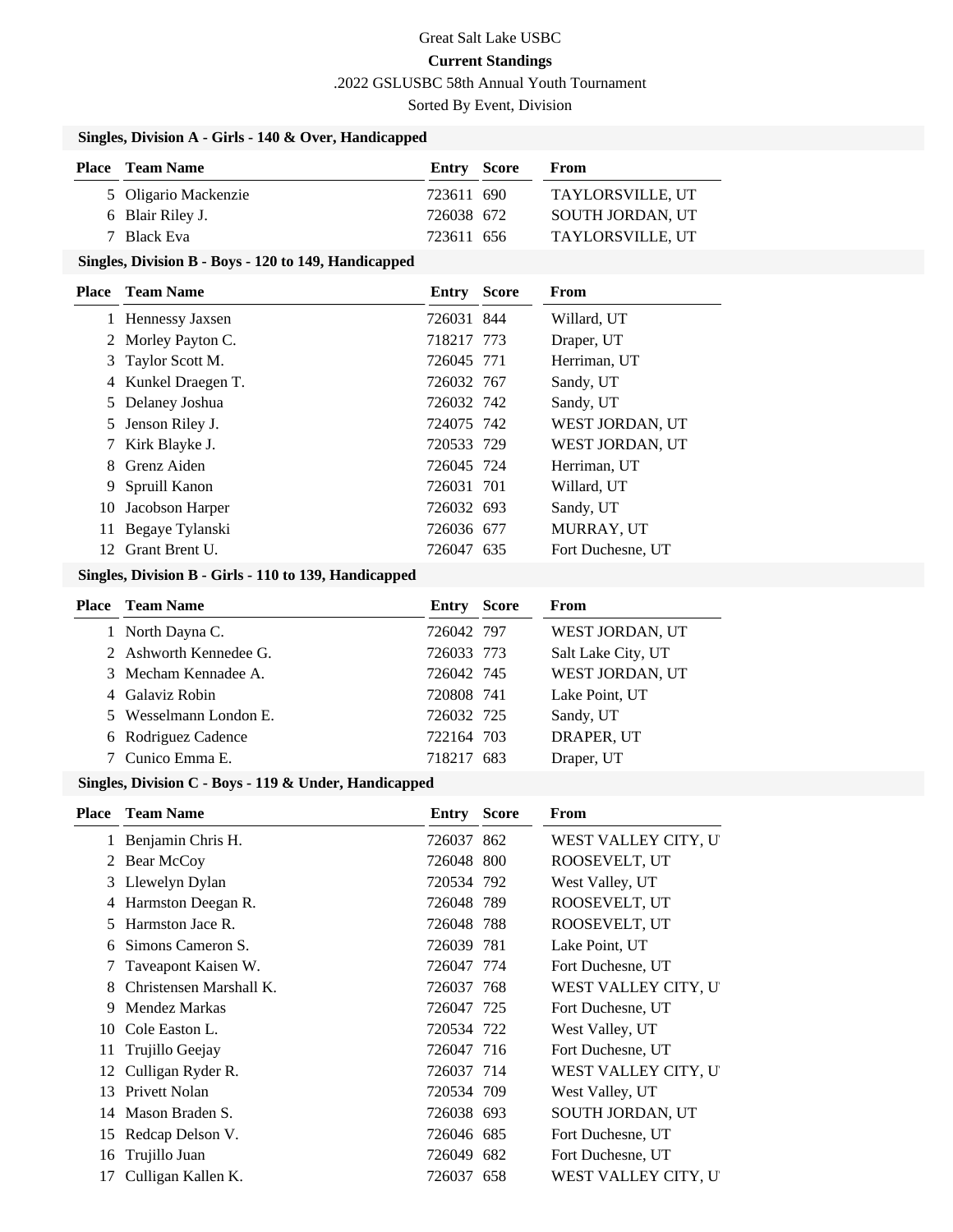.2022 GSLUSBC 58th Annual Youth Tournament

Sorted By Event, Division

## **Singles, Division C - Girls - 109 & Under, Handicapped**

| Place | Team Name             | Entry      | <b>Score</b> | <b>From</b>        |
|-------|-----------------------|------------|--------------|--------------------|
|       | <b>Black Emma</b>     | 726044 839 |              | Salt Lake City, UT |
|       | 2 Black Elise J.      | 726044 828 |              | Salt Lake City, UT |
|       | <b>Black Erin</b>     | 726044 828 |              | Salt Lake City, UT |
|       | <b>Black Elena</b>    | 726044 809 |              | Salt Lake City, UT |
|       | 5 Volpe Lillian       | 726039 792 |              | Lake Point, UT     |
|       | 6 Mendez Moonstar     | 726046 770 |              | Fort Duchesne, UT  |
|       | Llewelyn Haylie       | 720534 767 |              | West Valley, UT    |
| 8     | Mendez MorningBlossom | 726046 735 |              | Fort Duchesne, UT  |
| 8     | Hernandez Vyolet R.   | 726046 735 |              | Fort Duchesne, UT  |
| 10.   | Danford Taelor L.     | 726048 730 |              | ROOSEVELT, UT      |
| 11    | Trujillo Iraea        | 726049 713 |              | Fort Duchesne, UT  |

#### **All Events - Handicap Optional, All Events Handicap Boys Division A (150 &Up), Handicapped**

| Place | <b>Team Name</b>            | <b>Entry Score</b> | From            |
|-------|-----------------------------|--------------------|-----------------|
|       | 1 Vanderbloom Nicholas A.   | 720808 2,272       | Lake Point, UT  |
|       | 2 Summers R <sub>j</sub> S. | 726040 2,240       | Sandy, UT       |
| 3     | Galaviz Levi                | 720808 2,226       | Lake Point, UT  |
|       | 4 Facholas Andre            | 718217 2,201       | Draper, UT      |
| 5.    | Parkinson Matthew           | 726042 2,179       | WEST JORDAN, UT |
|       | 6 Olsen Daxton              | 726040 2,163       | Sandy, UT       |
|       | Brown Eric A.               | 722164 2,143       | DRAPER, UT      |
| 8.    | Hadfield Emerson B.         | 726031 2,131       | Willard, UT     |
| 9.    | Collings Joshua M.          | 722164 2,074       | DRAPER, UT      |
| 10    | Brown Tristan D.            | 726040 2,020       | Sandy, UT       |
| 11    | Galaviz Ian                 | 720808 1,969       | Lake Point, UT  |
|       | 12 Williams Patrick         | 726040 1,949       | Sandy, UT       |
| 13    | Ceron Kenny A.              | 718217 1,278       | Draper, UT      |

#### **All Events - Handicap Optional, All Events Handicap Boys Division B (120- 149), Handicapped**

|    | <b>Place</b> Team Name | Entry        | <b>Score</b> | From                   |
|----|------------------------|--------------|--------------|------------------------|
|    | 1 Hennessy Jaxsen      | 726031 2,423 |              | Willard, UT            |
|    | 2 Kunkel Draegen T.    | 726032 2,331 |              | Sandy, UT              |
|    | 3 Morley Payton C.     | 718217 2,305 |              | Draper, UT             |
|    | Grenz Aiden            | 726045 2,266 |              | Herriman, UT           |
|    | 5 Spruill Kanon        | 726031 2,224 |              | Willard, UT            |
| 6  | Delaney Joshua         | 726032 2,218 |              | Sandy, UT              |
|    | Jacobson Harper        | 726032 2,121 |              | Sandy, UT              |
| 8  | Kirk Blayke J.         | 720533 2,120 |              | WEST JORDAN, UT        |
| 9  | Taylor Scott M.        | 726045 2,074 |              | Herriman, UT           |
| 10 | Grant Brent U.         | 726047 1,902 |              | Fort Duchesne, UT      |
| 11 | Jenson Riley J.        | 724075 1.441 |              | <b>WEST JORDAN, UT</b> |

#### **All Events - Handicap Optional, All Events Handicap Boys Division C (119 & Under), Handicapped**

| <b>Place – Team Name</b> | Entry Score  | <b>From</b>                |
|--------------------------|--------------|----------------------------|
| 1 Harmston Deegan R.     |              | 726048 2.431 ROOSEVELT. UT |
| 2 Harmston Jace R.       | 726048 2.255 | ROOSEVELT. UT              |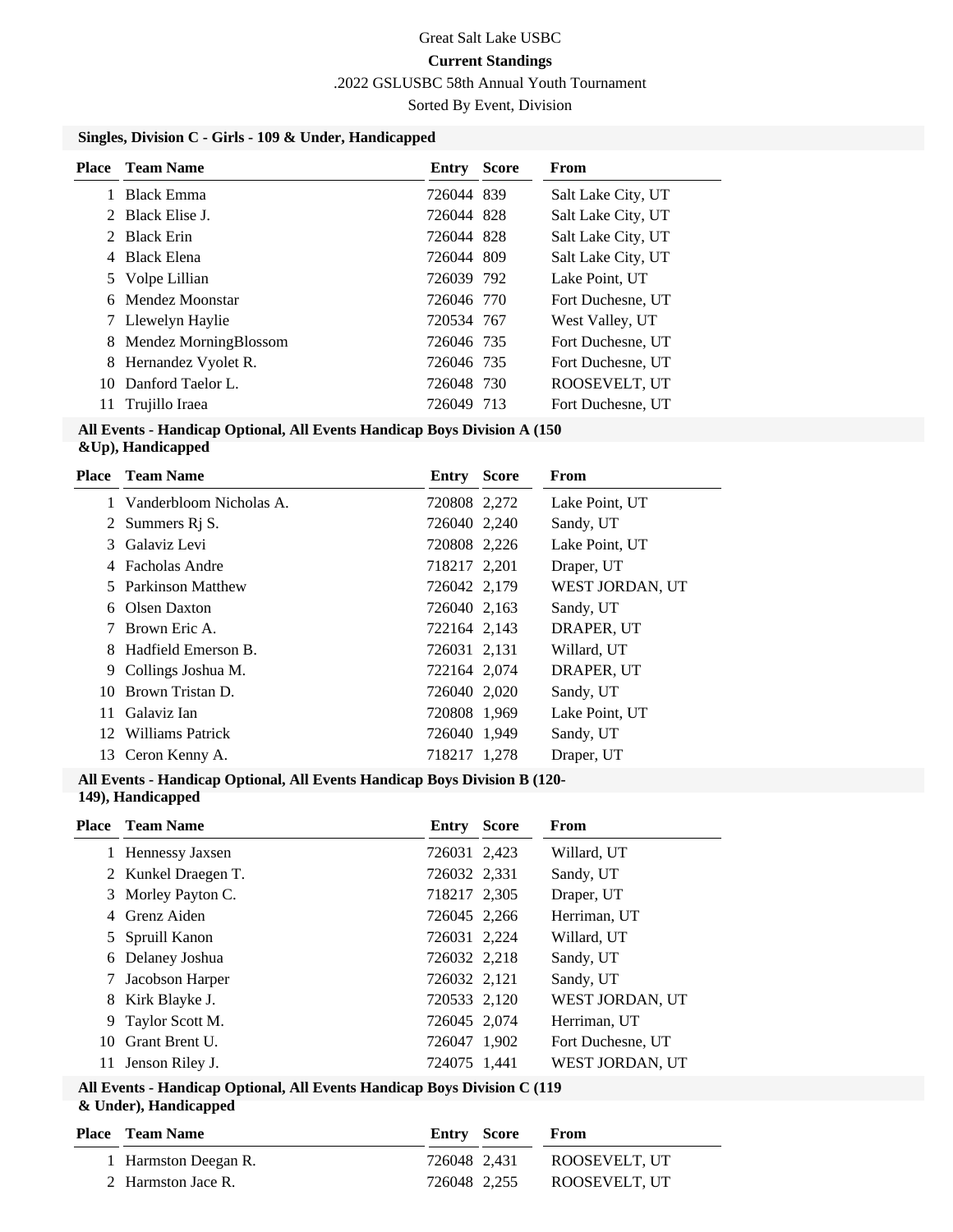.2022 GSLUSBC 58th Annual Youth Tournament

Sorted By Event, Division

#### **All Events - Handicap Optional, All Events Handicap Boys Division C (119 & Under), Handicapped**

| <b>Place</b> Team Name    | Entry        | <b>Score</b> | From                 |
|---------------------------|--------------|--------------|----------------------|
| 3 Bear McCoy              | 726048 2,235 |              | ROOSEVELT, UT        |
| 3 Taveapont Kaisen W.     | 726047 2,235 |              | Fort Duchesne, UT    |
| 5 Mendez Markas           | 726047 2.168 |              | Fort Duchesne, UT    |
| 6 Redcap Delson V.        | 726046 2,142 |              | Fort Duchesne, UT    |
| 7 Christensen Marshall K. | 726037 2,125 |              | WEST VALLEY CITY, UT |
| Trujillo Juan             | 726049 2,114 |              | Fort Duchesne, UT    |

## **All Events - Handicap Optional, All Events Handicap Girls Division A (140**

|  |  | & Up), Handicapped |
|--|--|--------------------|
|--|--|--------------------|

| <b>Place</b> Team Name | <b>Entry Score</b> | From             |
|------------------------|--------------------|------------------|
| 1 Shewmake Maddysen    | 723611 2,241       | TAYLORSVILLE, UT |
| 2 Rodriguez Cayla      | 722164 2,213       | DRAPER, UT       |
| 3 Harrison Brilynn R.  | 723611 2,180       | TAYLORSVILLE, UT |
| 4 Spruill Kara         | 726031 2,150       | Willard, UT      |
| 5 Oligario Mackenzie   | 723611 2,140       | TAYLORSVILLE, UT |
| 6 Black Eva            | 723611 2,088       | TAYLORSVILLE, UT |
| Blair Riley J.         | 726038 2,058       | SOUTH JORDAN, UT |

#### **All Events - Handicap Optional, All Events Handicap Girls Division B (110- 139), Handicapped**

| <b>Place</b> Team Name | Entry        | <b>Score</b> | From               |
|------------------------|--------------|--------------|--------------------|
| 1 North Dayna C.       | 726042 2,465 |              | WEST JORDAN, UT    |
| 2 Galaviz Robin        | 720808 2,338 |              | Lake Point, UT     |
| 3 Mecham Kennadee A.   | 726042 2,327 |              | WEST JORDAN, UT    |
| 4 Ashworth Kennedee G. | 726033 2,264 |              | Salt Lake City, UT |
| 5 Rodriguez Cadence    | 722164 2,236 |              | DRAPER, UT         |
| 6 Wesselmann London E. | 726032 2,120 |              | Sandy, UT          |
| Cunico Emma E.         | 718217 1,953 |              | Draper, UT         |

## **All Events - Handicap Optional, All Events Handicap Girls Division C (109**

**& Under), Handicapped**

|    | <b>Place</b> Team Name  | Entry        | Score | From               |
|----|-------------------------|--------------|-------|--------------------|
|    | <b>Black Elena</b>      | 726044 2,413 |       | Salt Lake City, UT |
|    | 2 Black Elise J.        | 726044 2,386 |       | Salt Lake City, UT |
|    | 3 Black Emma            | 726044 2,369 |       | Salt Lake City, UT |
|    | 4 Volpe Lillian         | 726039 2,367 |       | Lake Point, UT     |
| 5. | <b>Black Erin</b>       | 726044 2,358 |       | Salt Lake City, UT |
|    | 6 Mendez Moonstar       | 726046 2,320 |       | Fort Duchesne, UT  |
|    | 7 Hernandez Vyolet R.   | 726046 2,255 |       | Fort Duchesne, UT  |
|    | 8 Mendez MorningBlossom | 726046 2,188 |       | Fort Duchesne, UT  |
| 9  | Danford Taelor L.       | 726048 2,126 |       | ROOSEVELT, UT      |
| 10 | Trujillo Iraea          | 726049 2,105 |       | Fort Duchesne, UT  |

#### **All Events - Scratch Optional, All Events Scratch Boys Division A (150 & Up), Scratch**

| <b>Place – Team Name</b>  | <b>Entry Score</b> | From           |
|---------------------------|--------------------|----------------|
| 1 Olsen Daxton            | 726040 1.785       | Sandy, UT      |
| 2 Vanderbloom Nicholas A. | 720808 1.777       | Lake Point, UT |
| 3 Collings Joshua M.      | 722164 1.759       | DRAPER. UT     |
|                           |                    |                |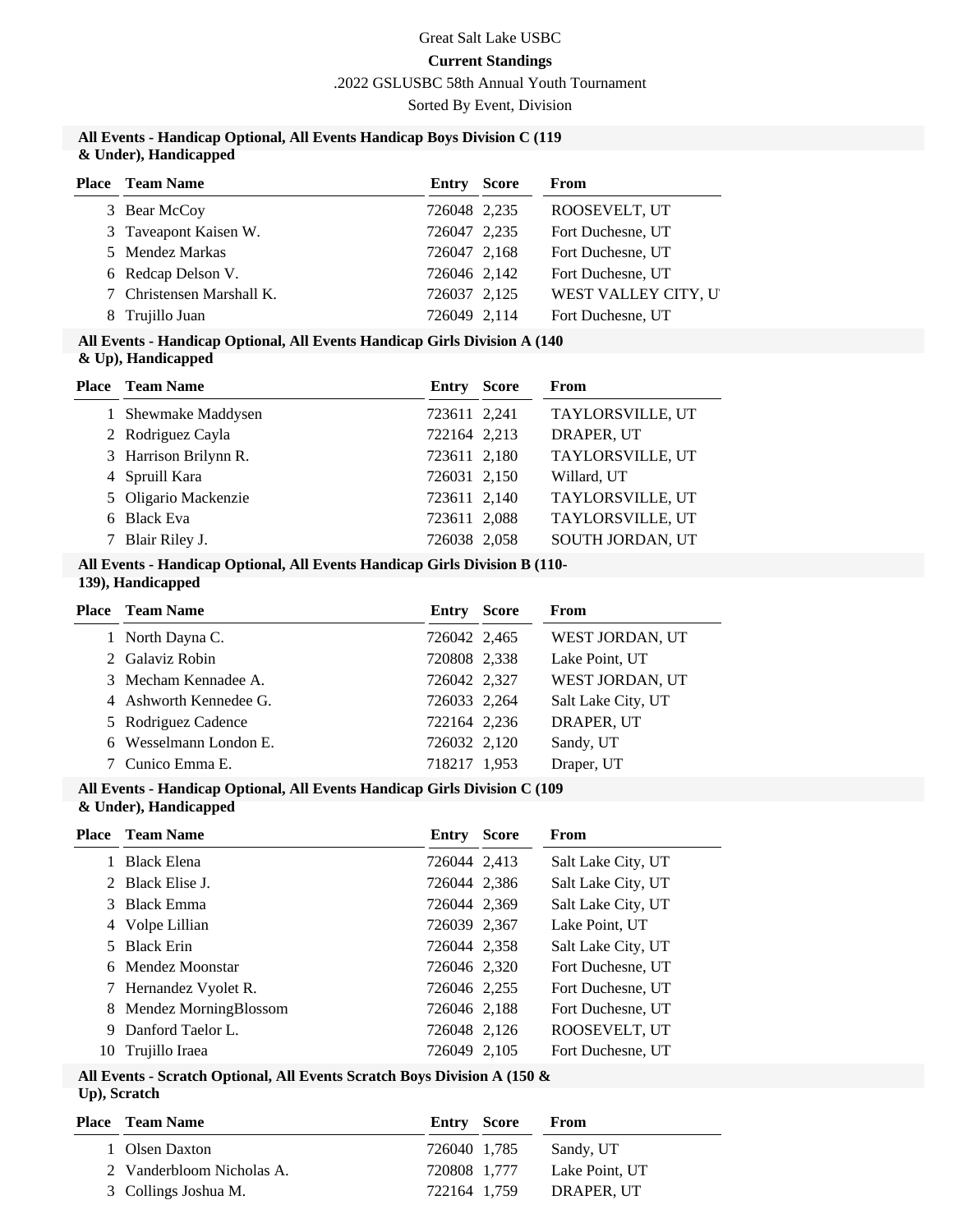# Great Salt Lake USBC

# **Current Standings**

.2022 GSLUSBC 58th Annual Youth Tournament

Sorted By Event, Division

#### **All Events - Scratch Optional, All Events Scratch Boys Division A (150 & Up), Scratch**

| WEST JORDAN, UT |
|-----------------|
| Lake Point, UT  |
|                 |
|                 |
|                 |
| Lake Point, UT  |
|                 |
|                 |

# **All Events - Scratch Optional, All Events Scratch Boys Division B (120-**

**<sup>149),</sup> Scratch**

| Place | <b>Team Name</b>    | Entry        | <b>Score</b> | From              |
|-------|---------------------|--------------|--------------|-------------------|
|       | 1 Hennessy Jaxsen   | 726031 1,541 |              | Willard, UT       |
|       | 2 Morley Payton C.  | 718217 1,531 |              | Draper, UT        |
|       | 3 Grenz Aiden       | 726045 1,474 |              | Herriman, UT      |
|       | 4 Delaney Joshua    | 726032 1,417 |              | Sandy, UT         |
|       | 5 Spruill Kanon     | 726031 1,405 |              | Willard, UT       |
|       | 6 Kunkel Draegen T. | 726032 1,404 |              | Sandy, UT         |
| 7     | Jacobson Harper     | 726032 1,149 |              | Sandy, UT         |
| 8.    | Grant Brent U.      | 726047 1,038 |              | Fort Duchesne, UT |
| 9     | Jenson Riley J.     | 724075 805   |              | WEST JORDAN, UT   |

#### **All Events - Scratch Optional, All Events Scratch Boys Division C (119 & Under), Scratch**

| <b>Place</b> Team Name | Entry | From                                                                          |
|------------------------|-------|-------------------------------------------------------------------------------|
| 1 Bear McCoy           |       | ROOSEVELT, UT                                                                 |
| 2 Mendez Markas        |       | Fort Duchesne, UT                                                             |
| 3 Taveapont Kaisen W.  |       | Fort Duchesne, UT                                                             |
| 4 Trujillo Juan        |       | Fort Duchesne, UT                                                             |
| 5 Redcap Delson V.     |       | Fort Duchesne, UT                                                             |
|                        |       | Score<br>726048 1,065<br>726047 899<br>726047 750<br>726049 719<br>726046 459 |

#### **All Events - Scratch Optional, All Events Scratch Girls Division A (140 & Up), Scratch**

| <b>Place</b> Team Name | Entry        | <b>Score</b> | From             |
|------------------------|--------------|--------------|------------------|
| 1 Rodriguez Cayla      | 722164 1,700 |              | DRAPER, UT       |
| 2 Harrison Brilynn R.  | 723611 1,658 |              | TAYLORSVILLE, UT |
| 3 Shewmake Maddysen    | 723611 1,503 |              | TAYLORSVILLE, UT |
| 4 Black Eva            | 723611 1,467 |              | TAYLORSVILLE, UT |
| 5 Spruill Kara         | 726031 1,448 |              | Willard, UT      |
| 6 Oligario Mackenzie   | 723611 1,348 |              | TAYLORSVILLE, UT |
| Blair Riley J.         | 726038 1,329 |              | SOUTH JORDAN, UT |

# **All Events - Scratch Optional, All Events Scratch Girls Division B (110-**

| <b>Place – Team Name</b> | Entry Score  | <b>From</b>     |
|--------------------------|--------------|-----------------|
| 1 North Dayna C.         | 726042 1.421 | WEST JORDAN. UT |
| 2 Galaviz Robin          | 720808 1.294 | Lake Point. UT  |